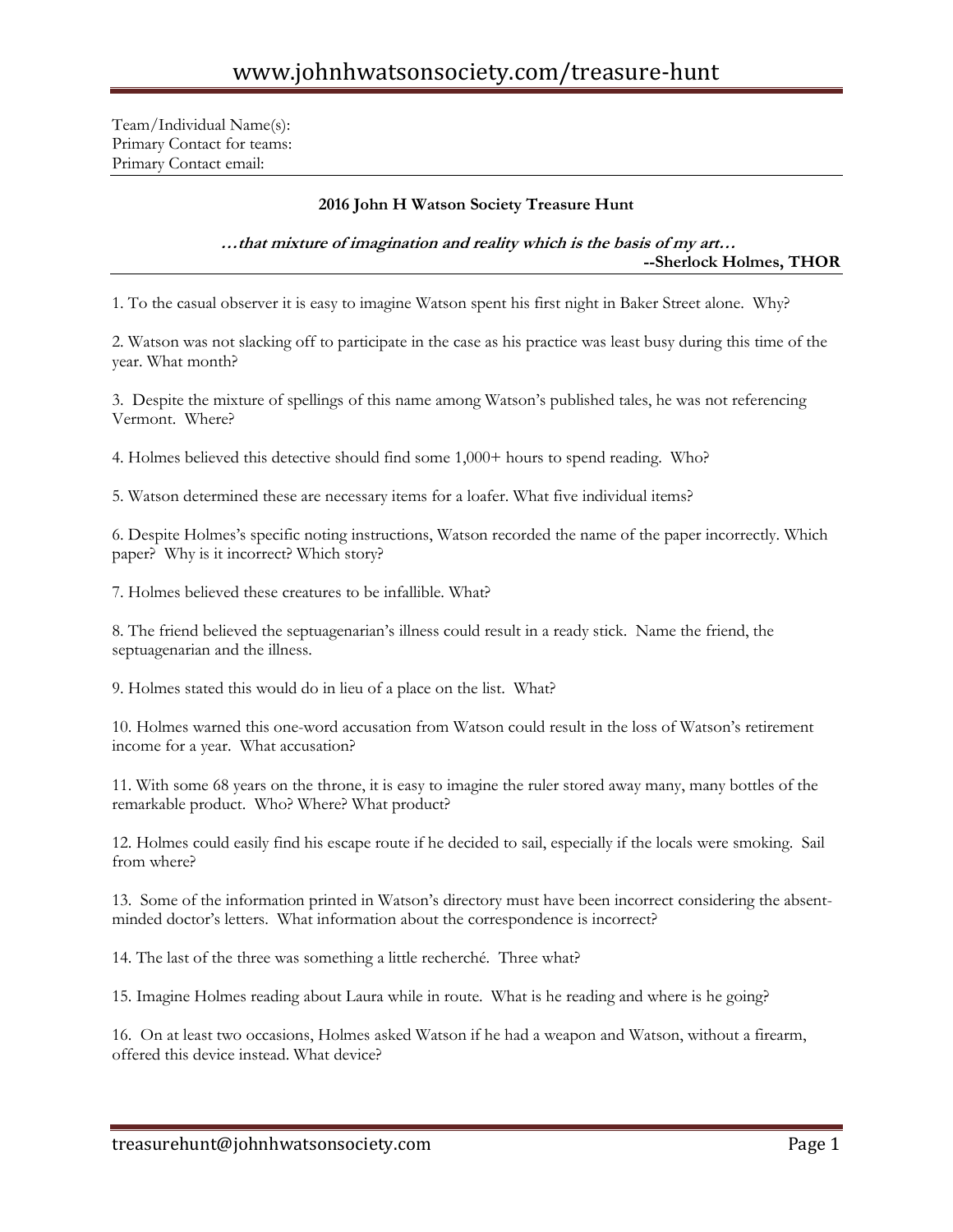17. Apparently as early as 1891 Holmes was already considering his eventual study of the natural world of the bees. What statement of his makes this evident?

18. Why did Watson imagine he had failed to stay up to date in his field?

19. Mixture: Victor Hatherley +Sherlock Holmes = definite; Jonas Oldacre + Colonel Barclay = possible. What definite or possible common event?

20. Mixture: Sarah Cushing + Alice Ruecastle + Rachel Howells = What common event?

21. This simple repair helped Holmes to believe the noble was not wealthy. What repair? Who?

22. Obviously Watson was a clean-shaven student. Why is it obvious?

23. Without taking too many steps arrive at the 36th. Where should you go now?

24. As difficult as it is to imagine now, this city, as Watson noted, was once the seat of the British government. Where?

25. If Watson had not shortened the title of the tale, one could file it away in the same business-like manner as Holmes did. What tale?

26. With two shrill whistles, Watson could be on his way for a busy day. Why the whistles?

27. Perhaps Holmes had William Paley's propositions of divine goodness in mind when he reflected upon the value of this item. What?

28. Calling on the neighbor must have been funny with the magistrate having an identical given and surname. Who and where?

29. Find the villain who did not, in the end, have art in the blood. Who?

30. Each dog took at least six rounds, and the end result was the same. Which two?

31. At first read, one might imagine Watson actually referred to an angry mushroom. What? Where?

32. Mixture: Housemaid + Doctor + Caretaker = Common personal aspect. What aspect? What are their names?

33. At the time, Watson imagined with his current age and enough vigor, he could recover the 900 before too long. 900 what?

34. In spite of the char, Watson quickly grasped the significance of the prominence. What prominence?

35. Mixture: Watson described himself + Holmes described himself = New room-mates with an identical self-professed trait. What trait?

36. Name at least one patient Watson treated before his injury at the fatal battle. Who?

37. Perhaps the tin dispatch-box contains notes about an untold tale that does not involve Holmes and Watson. As Holmes noted, the result was one of Lestrade's better efforts. What case?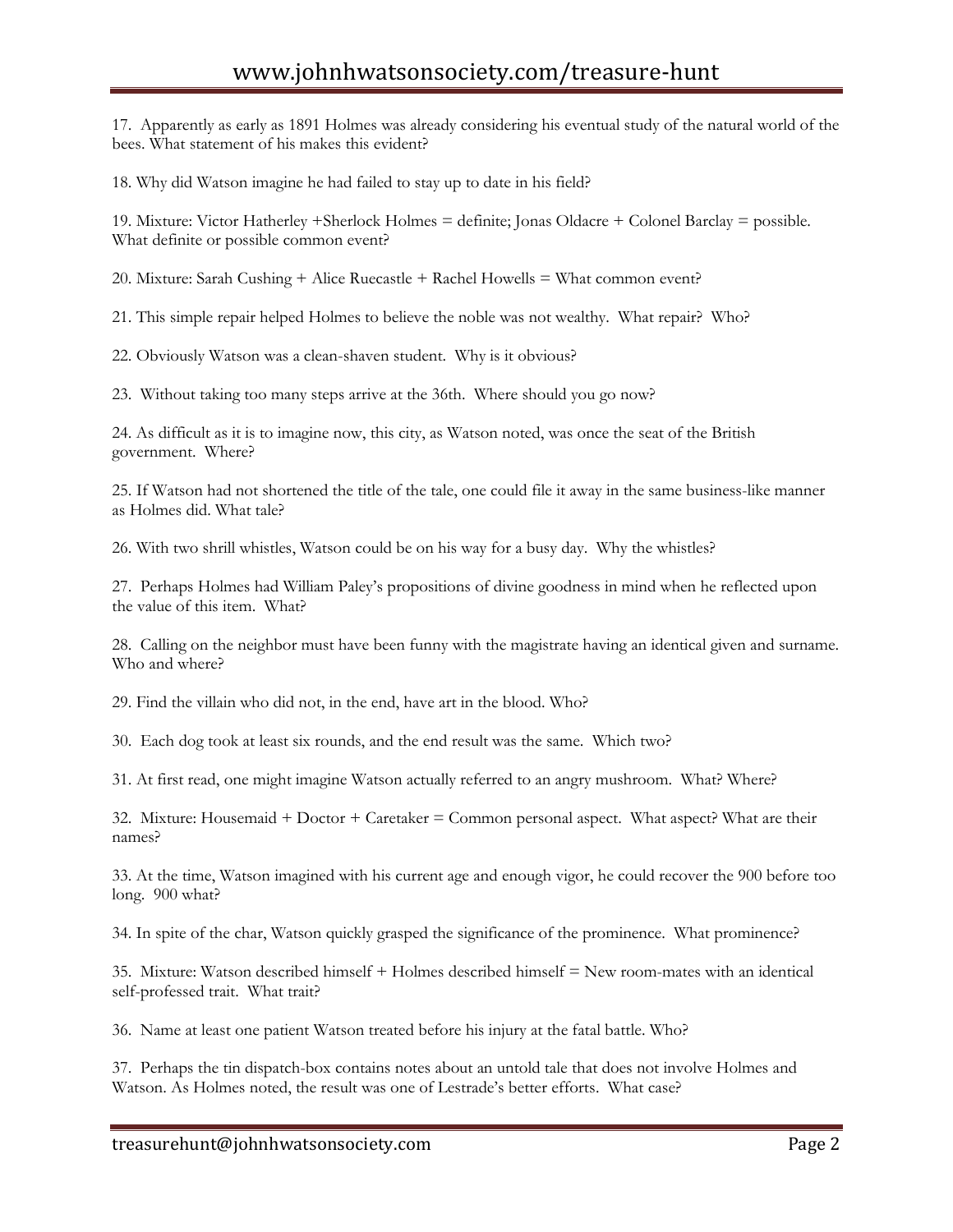38. Holmes needed one or two turns before he managed to nab the counterfeiters' abettor. Who?

39. Holmes was perhaps being imaginative when he wrote about a suspect living loftily among the irrational. Who?

40. If Watson could have escaped the heat to either of his choice locations, he might have met the Literary Agent. Where and where?

41. Holmes's choice of tobacco as a soother to his client seems odd considering his assessment of the client's health in the same breath. Which client?

42. Mixture: Holmes + Morgan + Anna + Leon= common action. What action?

43. No matter how his name is spelled, this ancestor was a celebrity in his own right, and one who clearly passed his natural ability to this star of Watson's tale. Name the ancestor and the star.

44. Mixture: Inspector + Caretaker + Miner = common heritage. What heritage?

45. Watson's list: keep a bull pup, object to rows, up at all sorts of ungodly hours, and extremely lazy. Much later, Holmes admonished Watson, noting Watson had added this shortcoming to the list. What?

46. Mixture: Enoch Drebber + Jabez Wilson + Hosmer Anger = common accessory. What accessory?

47. These two ladies of limited means each wore a thin wool dress that was not brown. Who and Who?

48. In spite of her name, one could hardly imagine she wore a watch on a chain. Who?

49. This celebrated illustrator perhaps misread Watson's words; he drew a leather box that appears too small to contain the precious item in this tale of invaluable gold. What illustrator? What box? What item?



50. If Holmes had followed the suggestion of the dresser, it is easy to imagine this publication being available for study today. What publication?

51. Although the charwomen's were of cheap wool, one might imagine Holmes's were of better quality. What?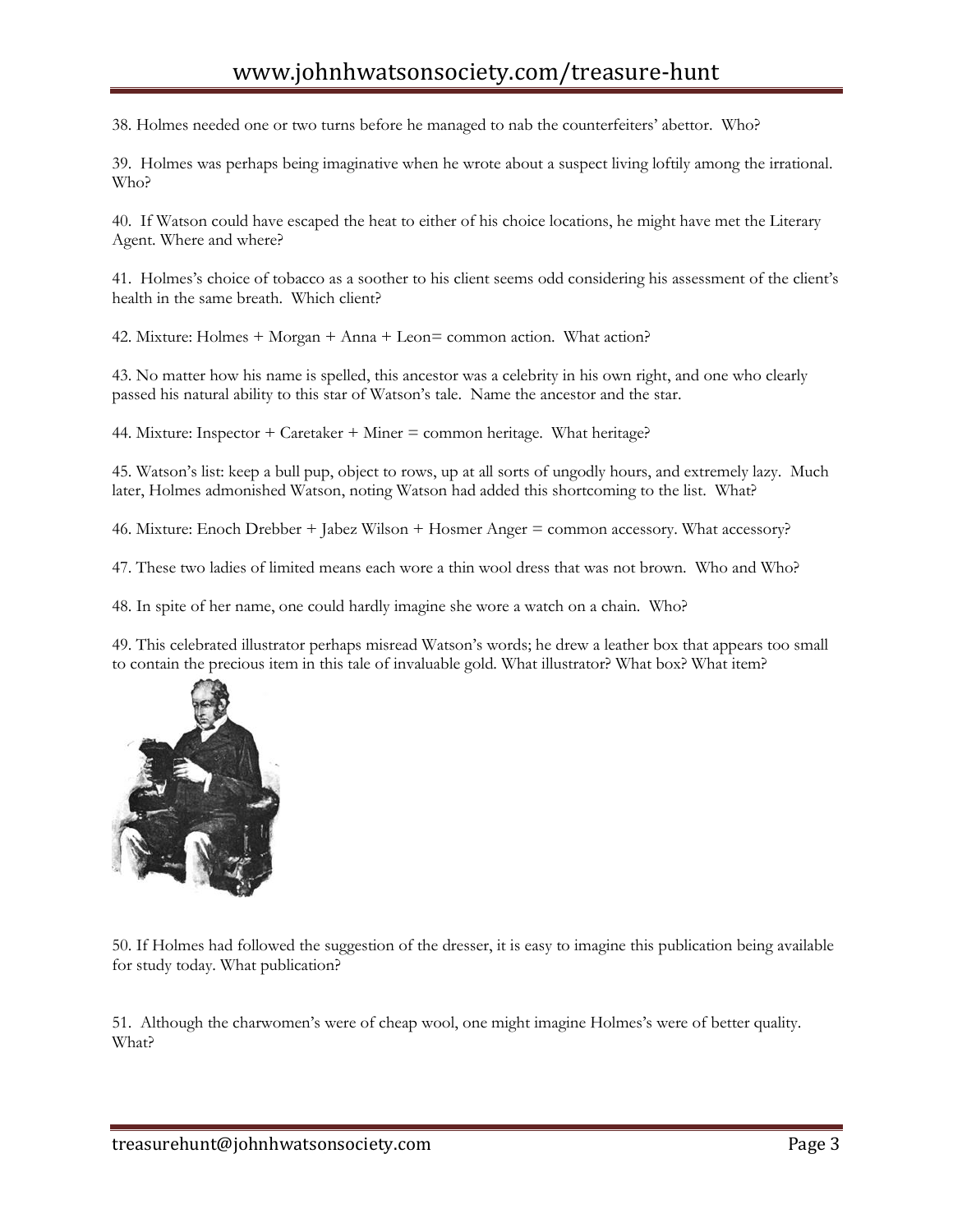52. As Holmes has already done the work, provide a translation for this:

KA¥XX

53. Today's reader might choose the title of engineer for this key man of science. Who?

54. This product, created in central England and noted for its relation to royalty, was perhaps the most valuable item in the house. What product? What house?

55. This house exhibited none of the qualities associated with its name: European shrub possessing white, sweet-scented flowers. Which house?

56. Holmes imagined  $\dot{\gamma}$  500 was motive enough for this pretty one. Who?

57. The narrator, perhaps ironically, chose a symbol of America to describe this man's landing on the shore. Who? When did he land?

58. Bartholomew and Thaddeus risked danger but not as much, per Holmes, as this young man. Who?

59. Of this lady's several wooers, Watson reveals only the names of three. Which lady? Which three?

60. This two time assistant required 50+ shillings to complete the task. Who? Which two cases?

61. Mixture: Stamford + Wilson + Carruthers = common Canonical status. What status?

62. Even after the events of A Study in Scarlet, The Sign of Four and A Scandal in Bohemia, Holmes made it clear that he would not take Watson fully into his confidence on this matter. What matter?

63. Holmes's referring to this musician as a friend seems odd since the person in question actually died twenty-three years earlier. Who?

64. Mixture: The Bachelor + The Widow + The Waiter = Common location name. What location name? What are the names of the three individuals?

65. Watson may have been rattled when he stated that a woman could rarely have this and a man could not at all. What?

66. Perhaps this client would not perceive Holmes as appearing very thin considering the client's adventures of the day before. Which client? Which adventure?

67. Holmes and his accomplice killed the predator; however, Holmes might have been wrong to believe it no longer posed a threat. What accomplice? What predator?

68. The murderer, the clubman, and the driver were all addressed in print by Holmes. Two of the three responded: one by proxy and one in person. Name the two.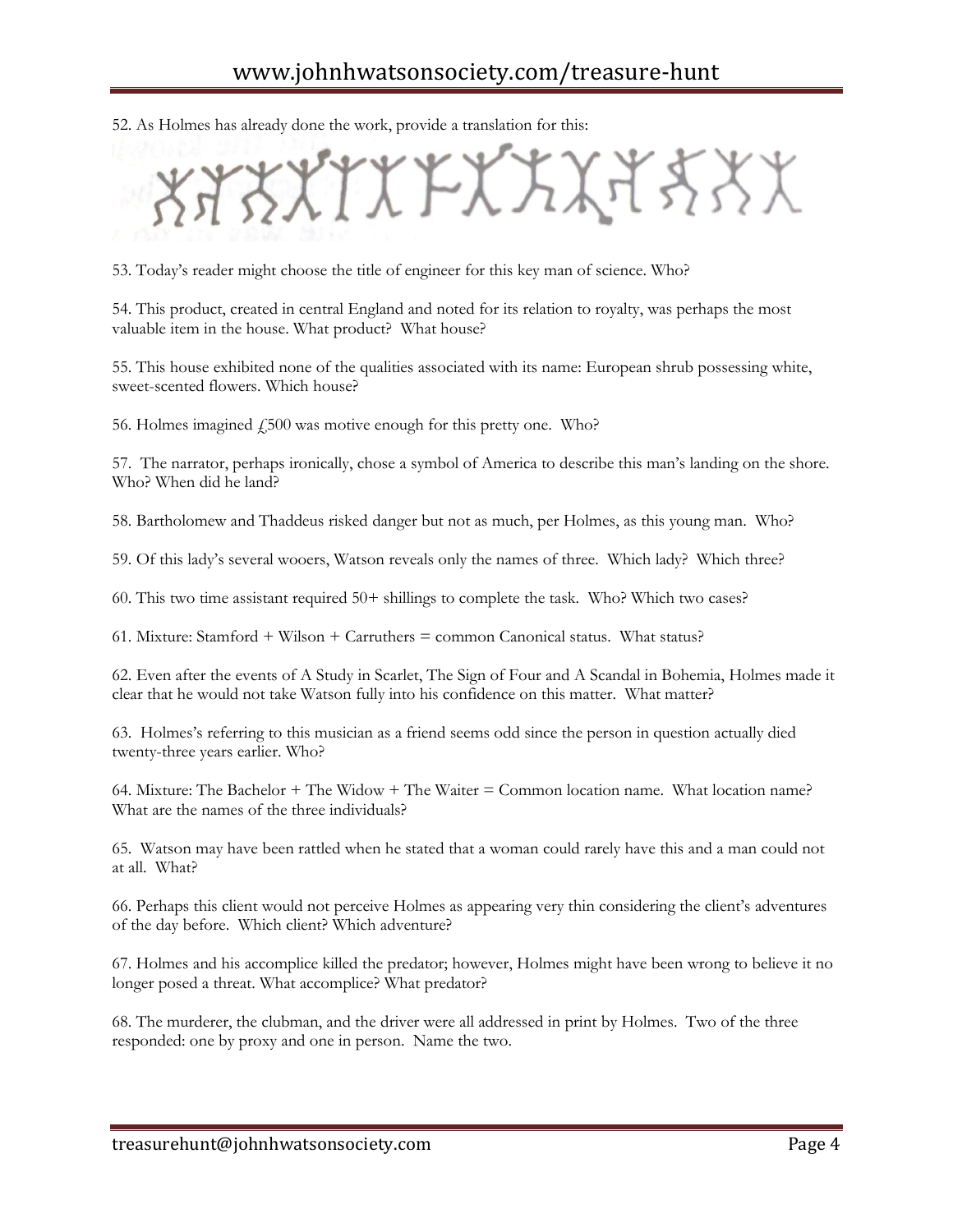69. The inspector should be red-faced: he called Holmes an expert and then, in turn, lectured him about trifles. Who?

70. Holmes must have been wrong in 1894 when he said this danger was headed for the gallows because Holmes mentions him later in 1902, and yet again in 1914. Who?

71. Why did this illustration trouble Watson's readers when it appeared?



72. Watson quotes Holmes as saying he did not welcome visitors and yet, eventually, at least one visitor was welcome on a regular basis. Who?

73. The news of this inconvenient and mysterious spouse far away on Ireland Island alleviated some pain. What spouse?

74. Mixture: Helen + Violet + John = common metaphorical place they found themselves in according to Holmes. Where?

75. Apparently Mrs. Hudson received visitors at Baker Street and Holmes was aware of it. What somewhat derogatory name did Holmes use when he suspected the visitor to Baker Street was a friend of the landlady rather than a client?

76. This vessel, possibly named for a 14th century nobleman, collected the nine remaining. Which vessel?

77. Mixture: Mary + Victor + Maud = common familial state. What state?

78. Watson told Holmes he had written a brochure about the Jefferson Hope case and had given it "the somewhat fantastic title of `A Study in Scarlet'." Watson titled his brochure but he certainly was not the first person to describe the Hope case as a Study in Scarlet. Who was first?

79. The apple was the first of the three to report to the imposter. What apple? What imposter?

80. The exchange in the bow, despite the depths, had nothing to do with fish. What was exchanged?

81. Watson reveals little about G. Lestrade, but from Lestrade's own words, he was not a young or inexperienced man at the time he met Dr. Watson. What does he say about himself that assures the reader of this?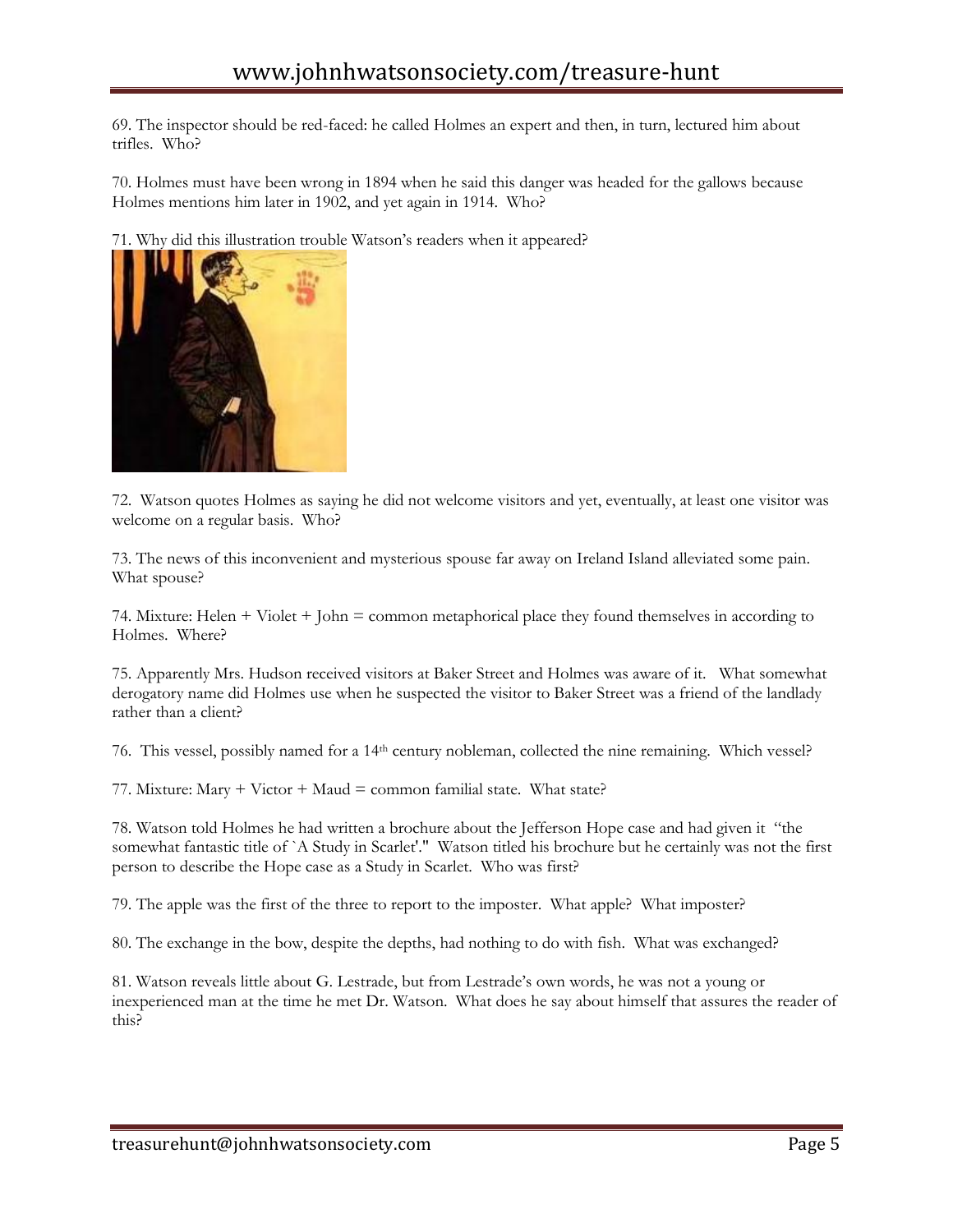82. Watson said there was a single moment that Holmes let his self-containment crack when he thought Watson had been hurt. However there is at least one other occasion when Holmes's composure slipped because he thought someone else was hurt. Who?

83. A not-so-hidden fire facilitated the almost perfect murder. Who died?

84. In two of Watson's tales, he uses a phrase that leads one to imagine his luxuries included a copy of Burton's The Thousand Nights and a Night. What phrase?

85. Dr. Mortimer, Mr. Stapleton and Holmes had more in common than only the mystery on the moor: they shared a common physical trait as well. What trait?

86. Watson chose an odd word to describe these two men; when taken literally, it could mean an excess of red corpuscles in the blood. Which two? What word?

87. Mixture: an unhurried meal +  $\cdots$  : = Holmes reaches a three part determination. What determination?

88. Where did Watson see the violet water that no longer exists? What water?

89. Taking into account the dates provided by Watson, one of two possible signatures could have appeared on the autograph letter. Which two possible names?

90. Holmes never guesses; yet, he finds this to be mother of truth. What?

91. Despite the ideas of the literary agent, Holmes did not go the way of all flesh, and in the imagination of the fans, Sherlock and his Watson have found their corner and remain there. Corner where?

92. When asked by The Strand to list his choices for the twelve best stories published about Sherlock Holmes, the literary agent determined, because of this reality, Silver Blaze could not be on the list. Why?

93. With a short paragraph in The Saturday Review of Literature in January of 1933, Christopher Morley planted a seed that grew into an imaginary but now largely accepted notion about Holmes. What notion?

94. This somewhat sad illustration appeared in 1888. Who is the illustrator and where did it appear?